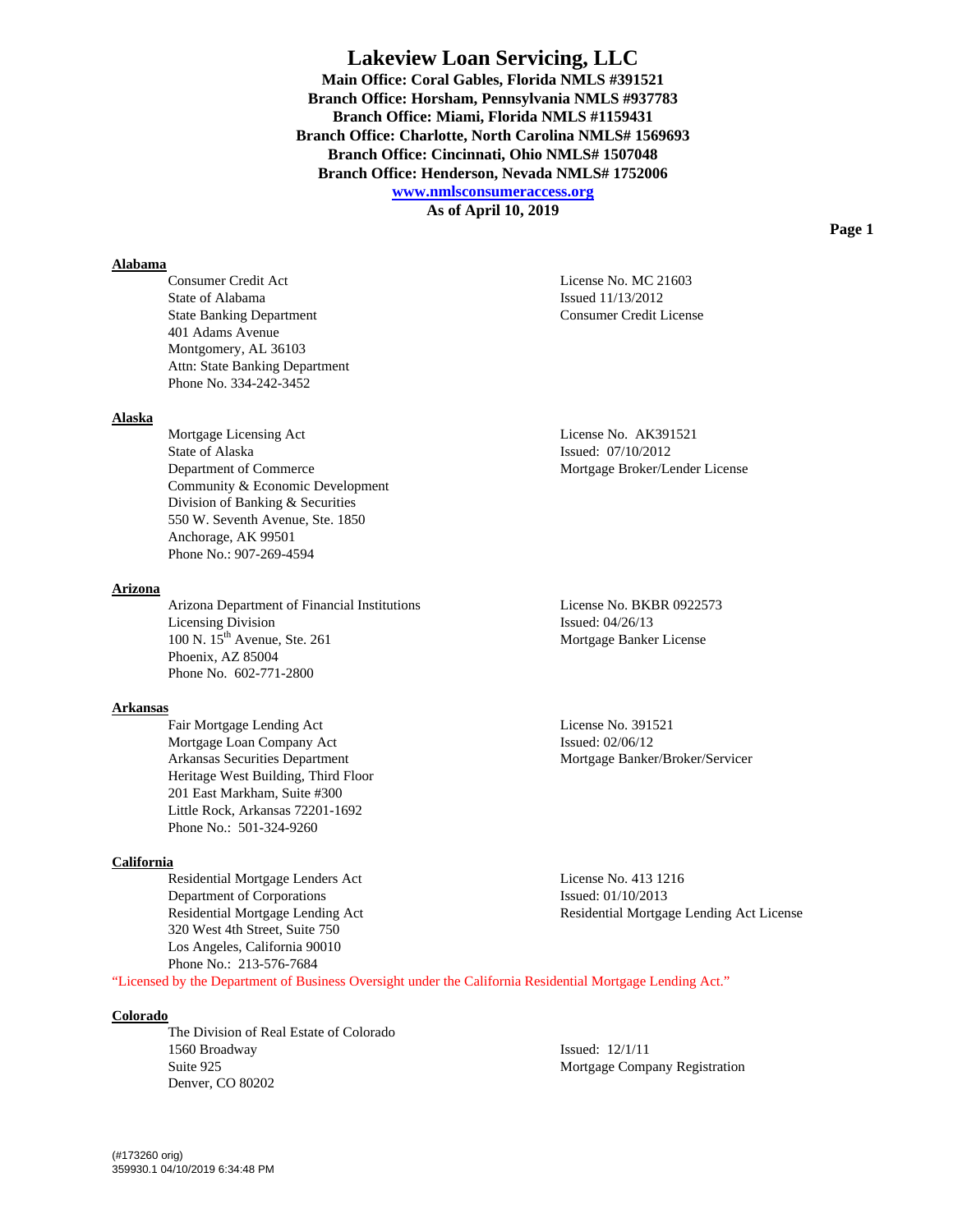**As of April 10, 2019** 

#### **Connecticut**

Connecticut Department of Banking License No. ML 391521 Consumer Credit Division Issued: 10/12/17 260 Constitution Plaza Mortgage Lender License Hartford, CT 06103-1800

#### **Delaware**

 Licensed Lender Act License No. 012482 State of Delaware Issued 02/26/2013 Office of the State Bank Commissioner License Lender 555 E. Loockerman Street, Ste. 210 Dover, DE 19901 Phone No.: 302-739-4235

# **District of Columbia**

Mortgage Lender and Broker Act License No. MLB 391521 Office of Banking and Financial Institutions Issued: 03/14/12 810 First Street NE, Suite 701 Mortgage Lender License Washington, DC 20002 Phone No. 202-727-1563

#### **Florida**

Mortgage Brokerage and Mortgage Lending Act License No. MLD770 Department of Banking and Finance Issued: 02/09/12 Division of Finance Mortgage Lender Servicer License 200 East Gaines Street Fletcher Building Tallahassee, Florida 32399-0350 Phone No.: 850-487-9687

#### **Georgia**

Residential Mortgage Act License No. 31759 Department of Banking and Finance Issued: 05/20/11 Mortgage Division **Mortgage Lender License**  2990 Brandywine Road, N.E., Suite 200 Atlanta, Georgia 30341-5565 Phone No.: 707-986-1373

# **Hawaii**

 Hawaii Revised Statutes, Chapter 454M License No. MS141 Division of Financial Institution Issued: 05/22/14 Dept. of Commerce & Consumer Affairs Mortgage Servicer License King Kalakaua Building 335 Merchant Street, Room 221 Honolulu, HI 96813 Attn: Division of Financial Institution Phone No. 808-586-2810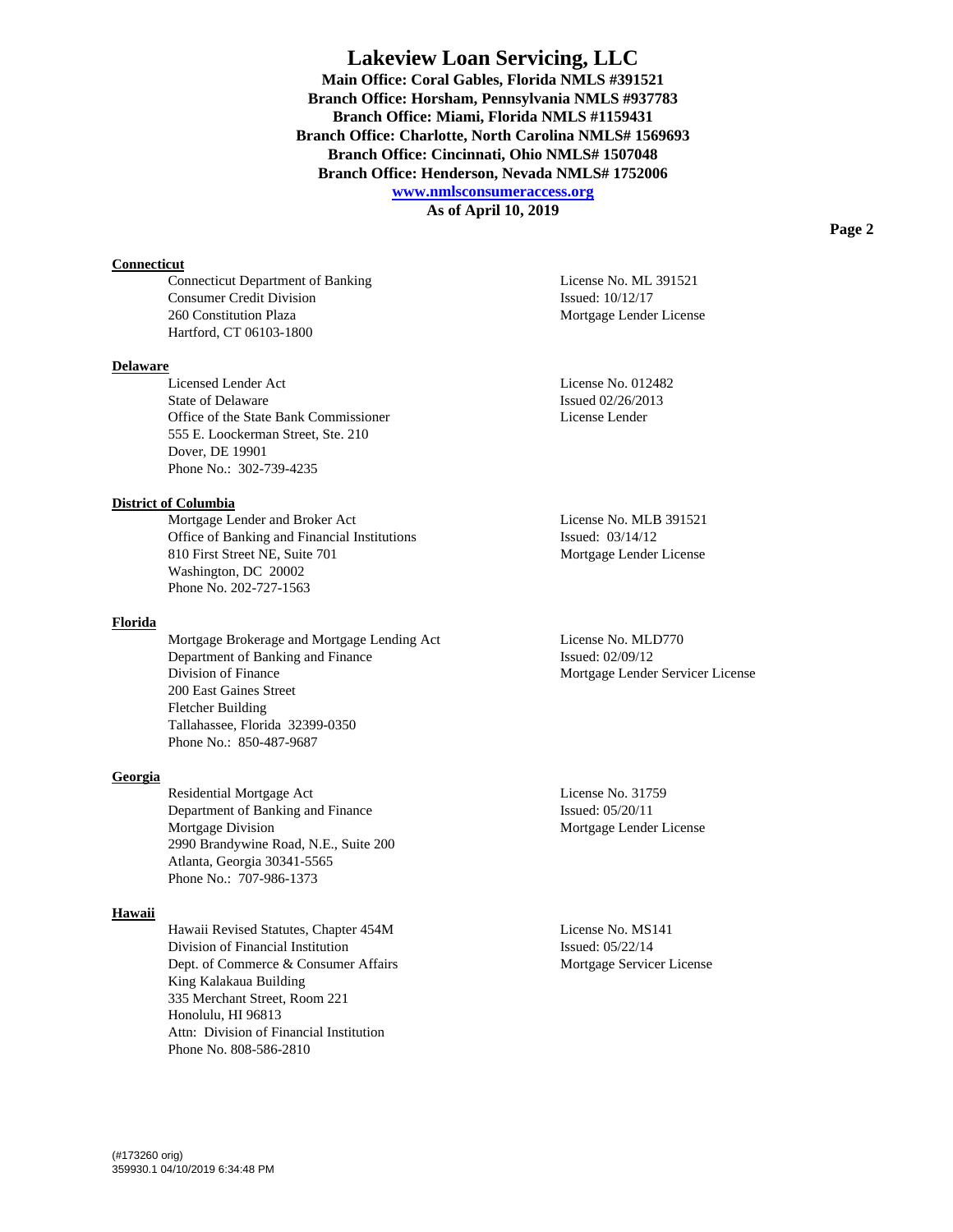**As of April 10, 2019** 

# **Idaho**

Residential Mortgage Practices Act License No. MBL-7789 State of Idaho Issued 05/17/2012 Consumer Credit Div. Mortgage Broker/Lender License Department of Finance 800 Park Blvd., Ste. 200 Boise, ID 83712 Phone No.: 208-332-8002

#### **Illinois**

Residential Mortgage License Act License No. MB.6760803 State of Illinois, Division of Banking Issued: 04/19/11 Illinois Dept. of Financial & Professional Regulation (IDFPR) Residential Mortgage License James R. Thompson Center (JRTC) 100 West Randolph Street –  $9<sup>th</sup>$  Floor "Illinois Residential Mortgage Licensee" Chicago, Illinois 60601 Phone No.:1-888-473-4858

State of Illinois License No. 017.021975 Dept. of Financial & Professional Regulation Issued: 10/09/2015 Division of Professional Regulations Collection Agency Registration 320 West Washington Street, 3rd Floor Springfield, IL 62786

## **Indiana**

State of Indiana **License No. 17859** Department of Financial Institutions Issued 07/10/2012 Non-Depository Division 30 South Meridian Street, Ste. 300 Indianapolis, IN 46204

#### **Iowa**

Mortgage Bankers and Brokers Act License No. 2011-0015 Superintendent of Banking Issued: 04/20/11 East Grand Office Park Mortgage Banker License 200 E. Grand Avenue, Suite 300 Des Moines, Iowa 50309 Phone No.: 515-281-4014

#### **Kansas**

Consumer Credit Code License No. MC.0025392 Mortgage Business Registration Issued: 11/13/2012 State of Kansas Mortgage Company License Office of the State Bank Commissioner Jayhawk Tower, 700 SW Jackson Street, Suite 300 Topeka, Kansas 66603

Consumer Credit Division First Lien Mortgage Lending License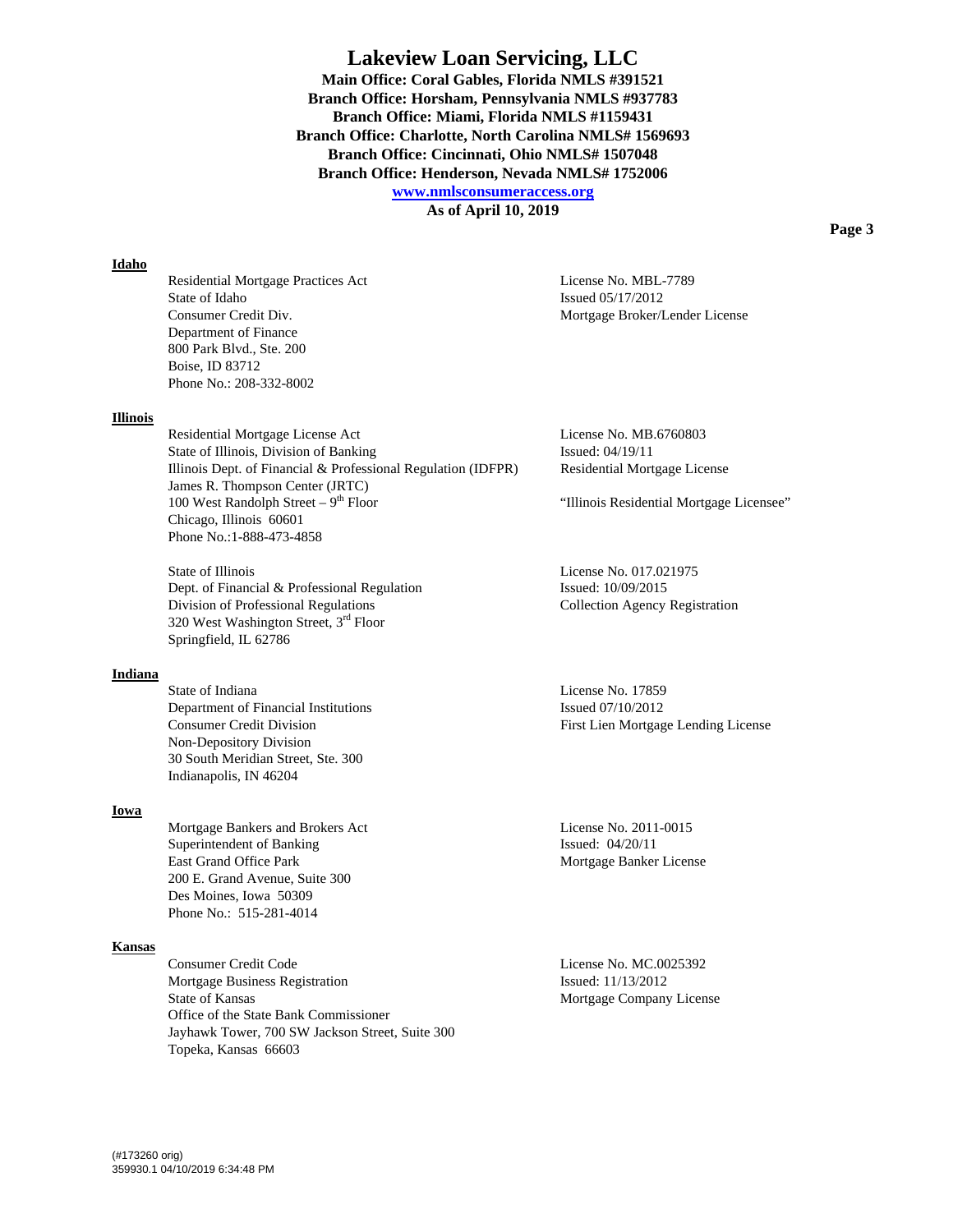**As of April 10, 2019** 

## **Kentucky**

Mortgage Loan Companies Act License No. MC81939 Office of Financial Institutions Issued: 04/02/2012 Frankfort, Kentucky 40601

#### **Louisiana**

 S.A.F.E. Residential Mortgage Lending Act Louisiana Office of Financial Regulations Issued: 09/26/2012 Residential Mortgage Lending Theorem 2012 Residential Mortgage Lending 8660 United Plaza Blvd., 2nd Floor Baton Rouge, LA 70809 Phone No: 225-925-3828

# **Maine**

 Consumer Credit Code Bureau of Consumer Credit Protection Issued: 11/21/2012 Dept. of Professional & Financial Regulation Supervised Lender License 35 State House Station Augusta, Maine 04333-0035 Phone No.: 207-624-8531

# **Maryland**

 Mortgage Lenders Law License Cert. No. 06-20419 Department of Labor, Licensing & Regulation Issued: 02/01/2013 Division of Financial Regulations Mortgage Lender Lic. 500 N. Calvert Street, Room 402 Baltimore, Maryland 21202 Phone No.: 410-230-6102

 Commissioner of Financial Regulation License No. 04-7683 Attn: Licensing Unit Issued: 01/09/18 500 N. Calvert Street, Suite 402 Collection Agency License Baltimore, MD 21202 Phone No.: 410-230-6100

## **Massachusetts**

Massachusetts Division of Banks License No. ML391521 Attn: Mortgage Lender/Mortgage Broker Licensing Unit Issued: 11/07/2014 1000 Washington Street, 10<sup>th</sup> Floor Mortgage Lender License Boston, MA 02118-2218 Phone No.: 617-956-1500

## **Michigan**

First Mortgage Lenders, Brokers, and Servicers Act License No. FR 0018035 Michigan Department of Commerce Issued: 01/11/12 Office of Financial and Insurance Services 1st Mortgage Broker/Lender/Servicer 530 W. Allegan Street, 7<sup>th</sup> Floor Lansing, Michigan 48933 Phone No.: 517-373-3470

1025 Capital Center Drive, #200 Mortgage Loan Company License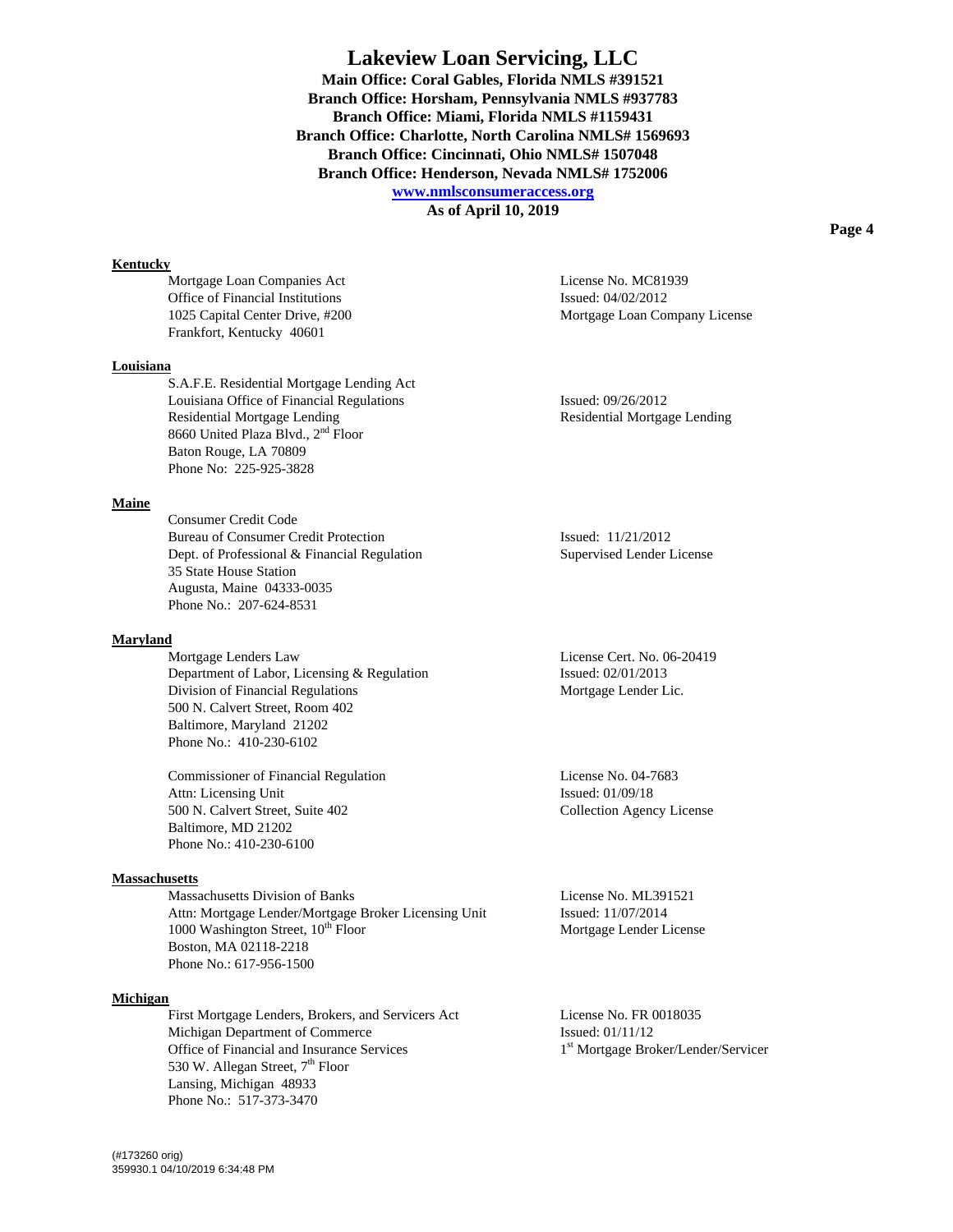**As of April 10, 2019** 

#### **Michigan**

Secondary Mortgage Lenders, Brokers, and Servicers Act License No. SR 0018067 Michigan Department of Commerce Issued: 01/11/12 Office of Financial and Insurance Services 2<sup>nd</sup> Mortgage Broker/Lender/Servicer 530 W. Allegan Street, 7<sup>th</sup> Floor Lansing, Michigan 48933 Phone No.: 517-373-3470

# **Minnesota**

 Residential Mortgage Originator and License No. MN-MS-391521 Servicer Licensing Act Issued: 03/30/11 Department of Commerce Residential Mortgage Servicer Licensing Unit - Real Estate 85 7th Place East, Suite 500 St. Paul, Minnesota 55101-2198 Phone No.: 651-296-6319

 Residential Mortgage Originator and License No. MN-MO-391521 Servicer Licensing Act Issued: 01/26/12 Department of Commerce Residential Mortgage Originator Licensing Unit - Real Estate 85 7th Place East, Suite 500 St. Paul, Minnesota 55101-2198 Phone No.: 651-296-6319

# **Mississippi**

Mortgage Consumer Protection Act License No. 391521 Department of Banking and Consumer Finance Issued: 05/04/11 901 Woolfolk Building, Suite A Mortgage Lender License 501 North West Street Jackson, Mississippi 39201 Phone No.: 601-359-1031

#### **Missouri**

Missouri Department of Insurance License No. 18-2113 Financial Institutions Issued: 08/05/13 301 West High Street, Room 630 Company License P.O. Box 716 Jefferson City, MO 65102-0716 Phone No. 573-751-3242

# **Montana**

Mortgage Act License No. 391521 Division of Banking and Financial Institutions Issued: 04/02/12 Mortgage Licensing Mortgage Lender License 301 S. Park Ave, Suite 316 Helena, MT 59601 Attn: Montana Division of Banking & Financial Institutions Phone no. 406-841-2920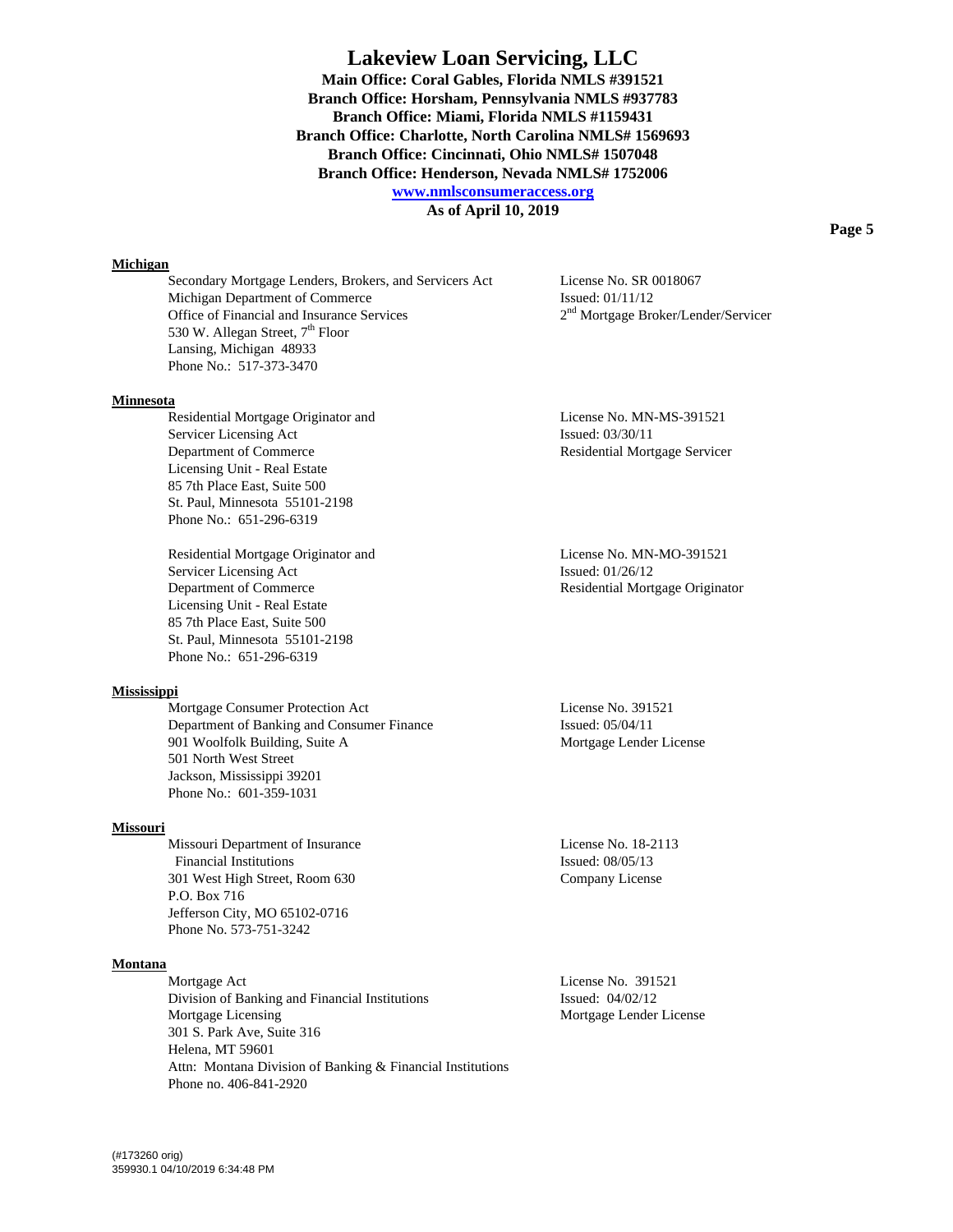**As of April 10, 2019** 

## **Nebraska**

Mortgage Banker Licensing Act License No. 2119 Department of Banking and Finance Issued: 03/17/11 1526 K Street, Suite 300 Mortgage Banker License Lincoln, Nebraska 68508 Phone No.: 402-471-2171

# **Nevada**

Nevada Division of Mortgage Lending License No. 4805 Licensing Office Issued: 10/12/18 1830 College Parkway, Ste. 100 Mortgage Banker License Las Vegas, NV 89706

Nevada Division of Mortgage Lending License No. 4360 Licensing Office Issued: 11/12/16 Carson City, NV 89706

#### **New Hampshire**

 Nondepository Mortgage Bankers and Brokers Act License No. 16387-MB Banking Department Issued: 02/29/12 53 Regional Drive, Ste. 200 Mortgage Banker License Concord, New Hampshire 03301 Phone No.: 603-271-3561 "Licensed by the New Hampshire Banking Department"

# **New Jersey**

 Residential Mortgage lending Act State of New Jersey Issued: 04/19/2013 Department of Banking and Insurance Residential Mortgage Lender Lic. Licensing Service Bureau – Banking 20 West State Street, 8<sup>th</sup> Floor Trenton, NJ 08610 Phone No. 609-292-7272

# **New Mexico**

 Mortgage Loan Company Act Regulation and Licensing Department Issued: 08/29/2012 Financial Institutions Division **Mortgage Loan Company License** Mortgage Loan Company License 2550 Cerrillos Road, 3<sup>rd</sup> Floor Exp. 12/31/19 Santa Fe, New Mexico 87505 Phone No.: 505-827-7100

#### **North Carolina**

Mortgage Lending Act License No. L-153650 North Carolina Commissioner of Banks Issued: 04/23/12 Mortgage Division Mortgage Lender License 316 W. Edenton Street Raleigh, NC 27603 Phone No.: 919-733-3016

1830 College Parkway, Ste. 100 Supplemental Mortgage Servicer License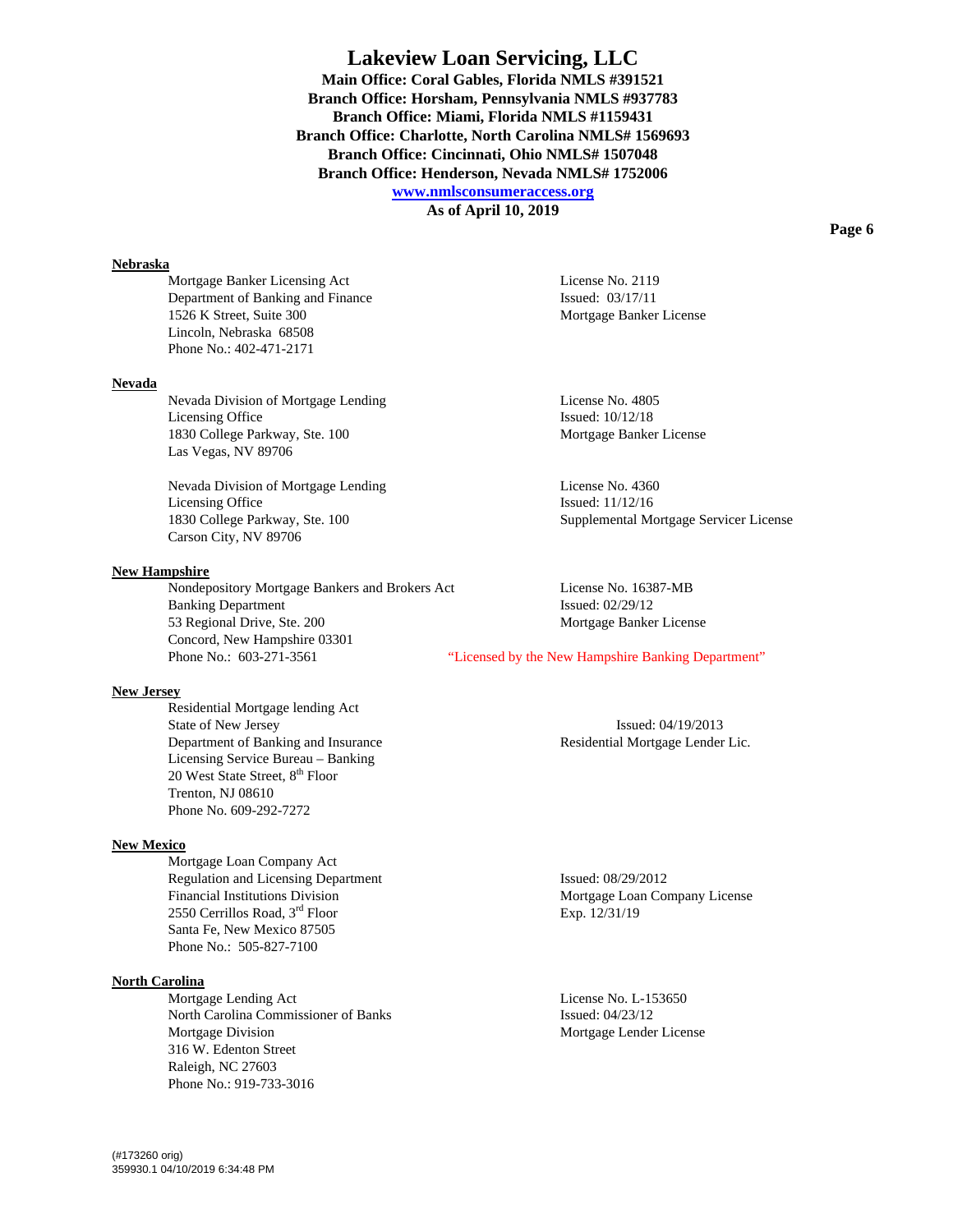**As of April 10, 2019** 

#### **North Dakota**

Money Brokers Act License No. MB102437 Department of Financial Institutions Issued 09/20/2012 State of North Dakota Money Broker License 2000 Schafer Street, Suite G Bismarck, North Dakota 58501 Phone No.: 701-328-9933

# **Ohio**

Department of Commerce Issued 02/10/12 77 South High Street, 21<sup>st</sup> Floor Columbus, OH 43215-6120 Attn: John B. Reardon

## **Oklahoma**

 Oklahoma Mortgage Broker Act License No. MB002123 State of Oklahoma Issued: 12/2/11 Office of the Administrator Mortgage Broker License Dept. of Consumer Credit 3613 NW 56<sup>th</sup> Street, Suite 240 Oklahoma City, OK 73112 405-521-3653

Oklahoma Mortgage Broker Act License No. ML010134 State of Oklahoma Issued: 12/31/13 Office of the Administrator Mortgage Lender License Dept. of Consumer Credit 3613 NW 56TH Street, Suite 240 Oklahoma City, OK 73112 405-521-3653

## **Oregon**

 Oregon Mortgage Lender Law License No. ML-5249 Division of Finance & Corporate Securities Issued: 01/09/14 Mortgage Lending Section and Section Mortgage Lending License 350 Winter ST NE Suite 410 Salem, OR 97301 Attn: DFCS Phone No. 503-378-4140

 Oregon Division of Financial Regulation License No. MS-111 Licensing Section Issued: 01/10/18 350 Winter Street NE Room 410 Mortgage Servicer License Salem, OR 97301 Phone No.: 503-378-4140

Mortgage Broker Act **License No. MBMB 850153.000** Division of Financial Institutions Res. Mtg. Lending Act Cert of Reg.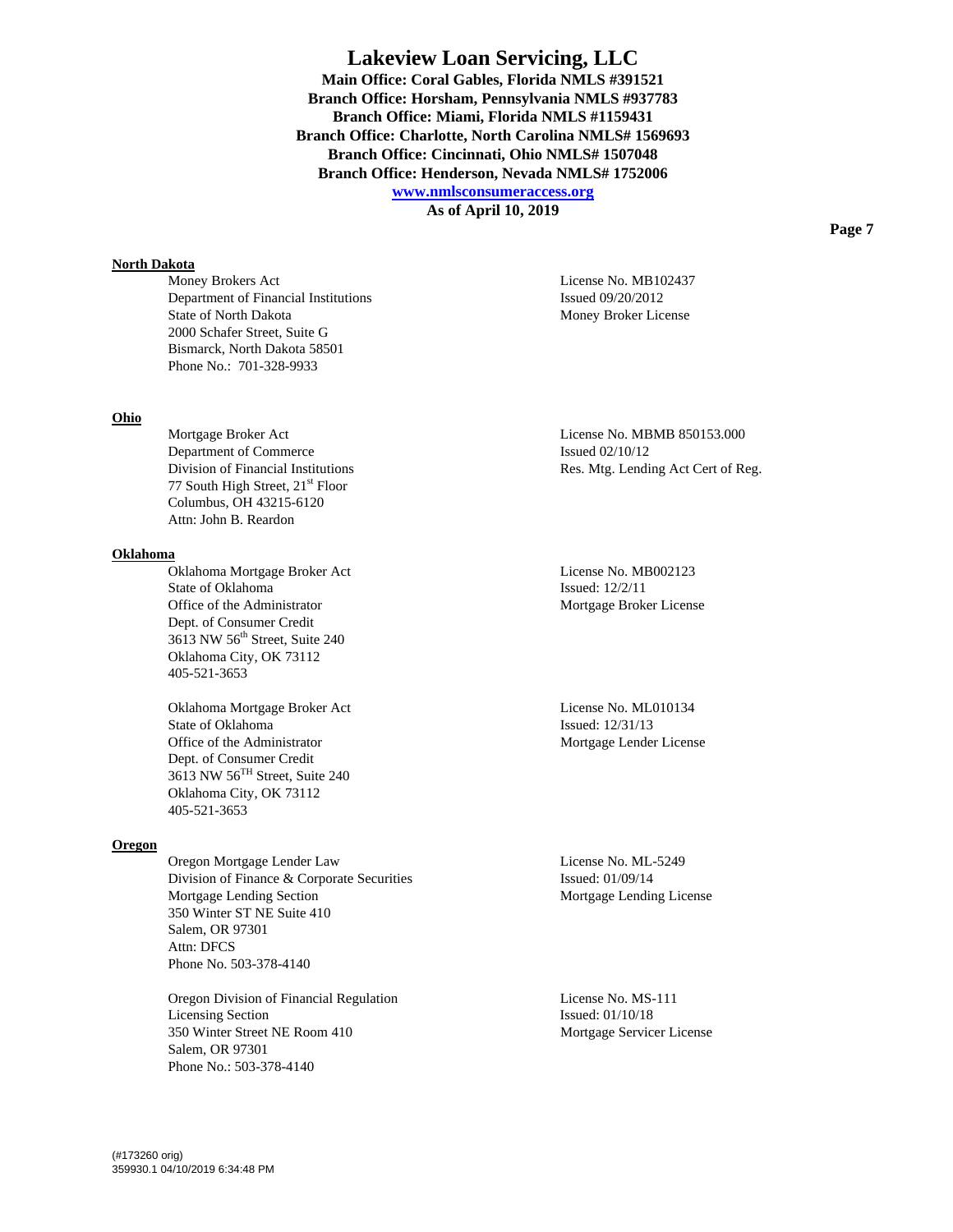**As of April 10, 2019** 

# **Pennsylvania**

Mortgage Licensing Act License No. 37362 Pennsylvania Department of Banking Issued: 03/30/2012 Non-Depository Licensing Division Mortgage Lender License 17 N. 2nd Street, Ste. 1300 Harrisburg, PA 17101-2290 Phone No. 717-787-3717

Pennsylvania Department of Banking & Securities License No. 67487 Non-Depository Licensing Office Issued: 8/24/2018<br>
17 N 2<sup>nd</sup> Street, Suite 1300<br>
Mortgage Service Harrisburg, PA 17101-2290 Phone No.: 717-787-3717

# **Rhode Island**

State of Rhode Island Department License No. 20132921LL Of Business Regulation Issued: 09/09/13 Division of Banking Lender License 1511 Pontiac Avenue, Building 69-2 Cranston, RI 02920 Phone No. 401-462-9503

State of Rhode Island Department License No. 20163234LS Of Business Regulation Issued: 03/30/16 Division of Banking Third Party Loan Servicer License 1511 Pontiac Avenue, Building 69-2 Cranston, RI 02920 Phone No. 401-462-9503

# **South Carolina**

State of South Carolina **License No. MLS391521** Board of Financial Institutions Issued: 07/18/2012 1205 Pendleton Street, Ste, 306 Edgar A. Brown Building Columbia, South Carolina 29201 Phone No.: 803-734-2020

# **South Dakota**

Mortgage Lender Business Act License No. ML.04999 Department of Commerce and Regulation Issued: 01/23/2013 Division of Banking **Mortgage Lender Lic.** Mortgage Lender Lic. 1601 N. Harrison Avenue, Suite 1 Pierre, South Dakota 57501 Phone No.: 605-773-3421

Mortgage Lender Business Act License No. MYL.3102 Department of Commerce and Regulation Issued: 08/20/2015 Division of Banking Money Lending Lic. 1601 N. Harrison Avenue, Suite 1 Pierre, South Dakota 57501 Phone No.: 605-773-3421

Mortgage Servicer License

Consumer Finance Division **Mortgage Lender/Servicer License** Mortgage Lender/Servicer License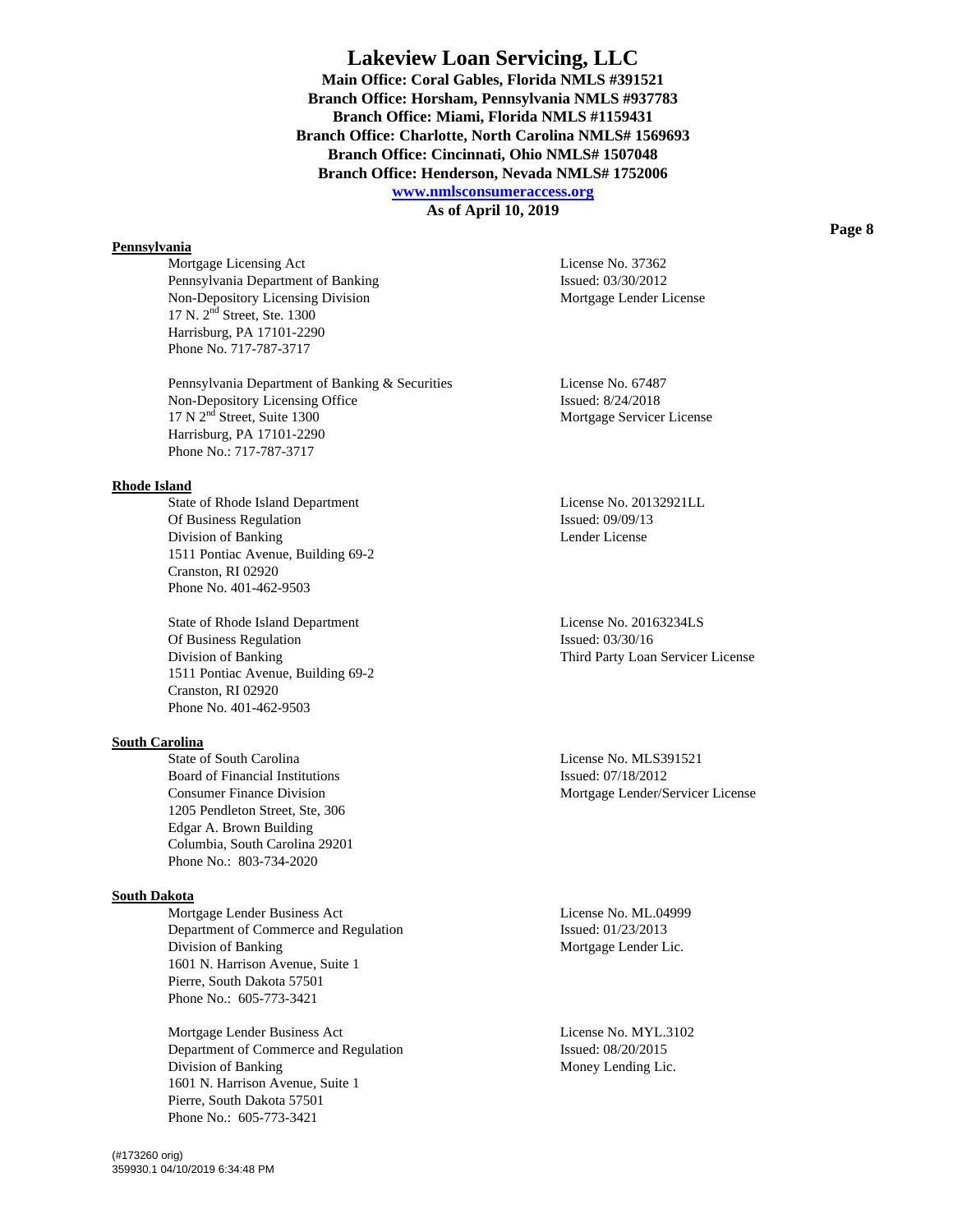**As of April 10, 2019** 

#### **Tennessee**

Residential Lending, Brokering &Servicing Act Certificate No. 113917 State of Tennessee Issued: 10/02/2012 Department of Financial Institutions Mortgage License 312 Rosa L. Parks Ave., 26<sup>th</sup> Floor Nashville, Tennessee 37243

# **Texas**

 Mortgage Banker Registration Act Texas Dept. of Savings & Mortgage Lending Issued 11/21/2011 2601 N. Lamar, Ste. 201 SML Mortgage Banker Registration Attn: Division of Licensing Austin, TX 78757

Pursuant to the requirements of Section 157.007 of the Mortgage Banker Registration and Residential Mortgage Loan Originator License Act, Chapter 157, Texas Finance Code, and section 81.200(c) of Title 7 of the Texas Administrative Code, you are hereby notified of the following:

CONSUMERS WISHING TO FILE A COMPLAINT AGAINST A MORTGAGE BANKER OR A LICENSED MORTGAGE BANKER RESIDENTIAL MORTGAGE LOAN ORIGINATOR SHOULD COMPLETE AND SEND A COMPLAINT FORM TO THE TEXAS DEPARTMENT OF SAVINGS AND MORTGAGE LENDING, 2601 NORTH LAMAR, SUITE 201, AUSTIN, TEXAS 78705. COMPLAINT FORMS AND INSTRUCTIONS MAY BE OBTAINED FROM THE DEPARTMENT'S WEBSITE AT WWW.SML.TEXAS.GOV. A TOLL-FREE CONSUMER HOTLINE IS AVAILABLE AT 1-877-276-5550.

THE DEPARTMENT MAINTAINS A RECOVERY FUND TO MAKE PAYMENTS OF CERTAIN ACTUAL OUT OF POCKET DAMAGES SUSTAINED BY BORROWERS CAUSED BY ACTS OF LICENSED MORTGAGE BANKER RESIDENTIAL MORTGAGE LOAN ORIGINATORS. A WRITTEN APPLICATION FOR REIMBURSEMENT FROM THE RECOVERY FUND MUST BE FILED WITH AND INVESTIGATED BY THE DEPARTMENT PRIOR TO THE PAYMENT OF A CLAIM. FOR MORE INFORMATION ABOUT THE RECOVERY FUND, PLEASE CONSULT THE DEPARTMENT'S WEB SITE AT WWW.SML.TEXAS.GOV.

# **Utah**

160 E 300 S,  $2<sup>nd</sup>$  Floor Issued 08/23/13 Phone No. 801-530-6747 Attn: Division of Real Estate Phone No. 801-530-6747

#### **Vermont**

Department of Financial Regulation License No. 6429 Banking Division **Issued:** 11/21/2012 89 Main Street **Lender License** Lender License Montpelier, VT 05620-3101 Phone No.: 802-828-0526

 Department of Financial Regulation License No. 391521-1 Banking Division Issued:  $2/11/2019$ 89 Main Street License Loan Servicer License Montpelier, VT 05620-3101 Phone No.: 802-828-0526

Utah Division of Real Estate License No. 8777177-NMLC Salt Lake City, UT 84114 Mortgage Lender Company License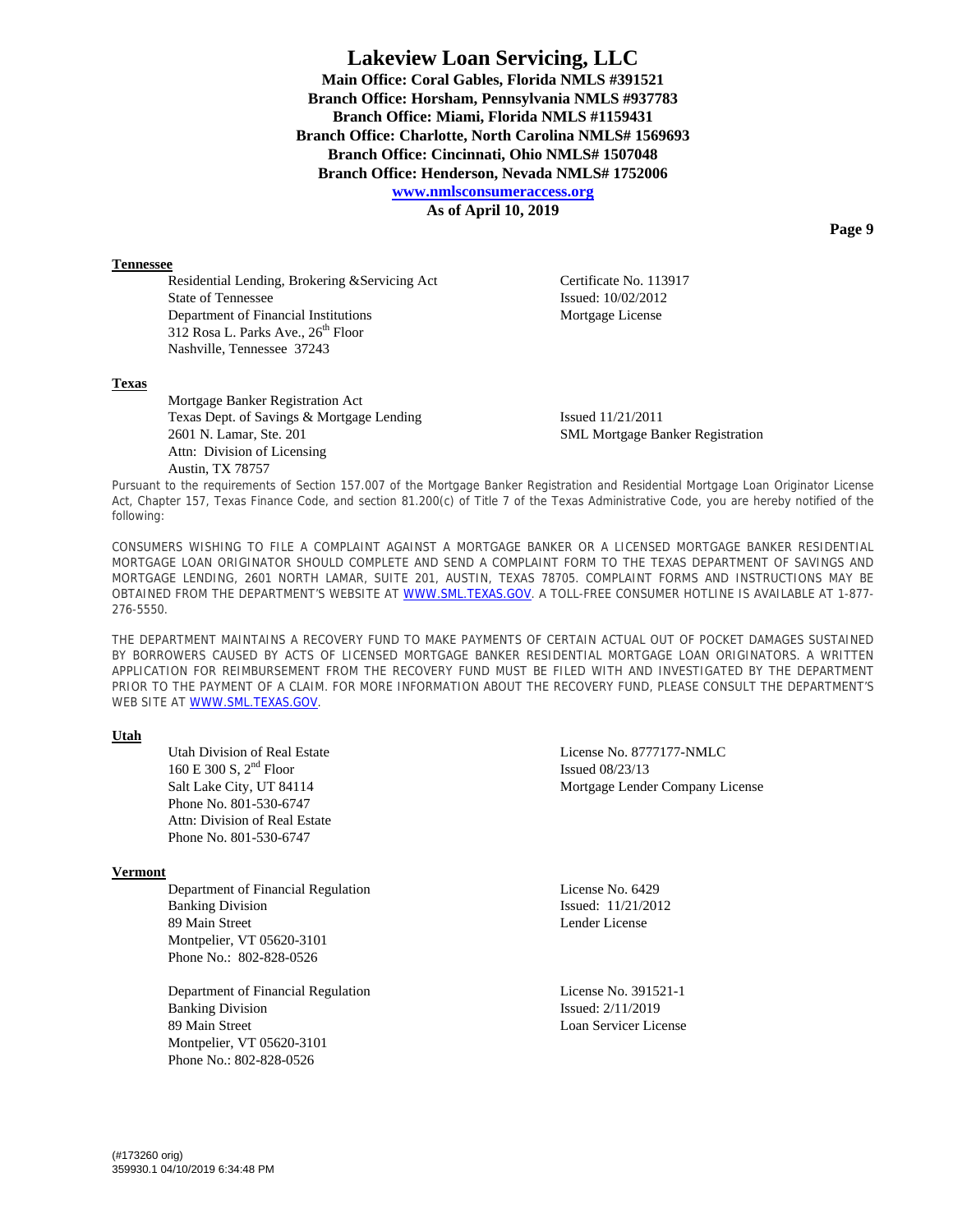**As of April 10, 2019** 

## **Virginia**

 Virginia Bureau of Financial Institutions License No. MC-5698 Corporate Structure Issued: 05/23/13 1300 East Main Street, Ste. 800 Lender License Richmond, VA 23219 Phone No. 804-371-0484

 Virginia Bureau of Financial Institutions License No. MC-5698 Administration and Licensing Section Issued:  $2/23/18$ 1300 East Main Street, Suite 800 Broker License Richmond, VA 23219 Phone No.: 804-371-9690

# **Washington**

 Consumer Loan Act License No. CL-391521 State of Washington Issued: 05/04/12 Department of Financial Institutions Consumer Loan Company License Division of Consumer Services 150 Israel Road SW Tumwater, WA 98501 360-902-8703

# **West Virginia**

 Residential Mortgage Lender, Broker and License No. ML-30931 Servicer Act Issued: 06/29/11 Banking Department Mortgage Lender License Mortgage Division 900 Pennsylvania Ave., Ste. 306 Charleston, West Virginia 25302 Phone No.: 304-558-2294

# **Wisconsin**

Mortgage Bankers, Loan Originators and License No. 391521BA Mortgage Brokers Act Issued: 04/23/12 Department of Financial Institutions Mortgage Banker Lic. 201 West Washington Avenue,  $5<sup>th</sup>$  Floor Madison, Wisconsin 53703 Phone No.: 608-266-5511

#### **Wyoming**

Residential Mortgage Practices Act License No. 2312 State of Wyoming Issued: 03/21/12 Department of Audit, Division of Banking Mortgage Lender/Broker License 122 W.  $25<sup>th</sup>$  Avenue Cheyenne, WY 82002 Phone No.: 307-777-7797